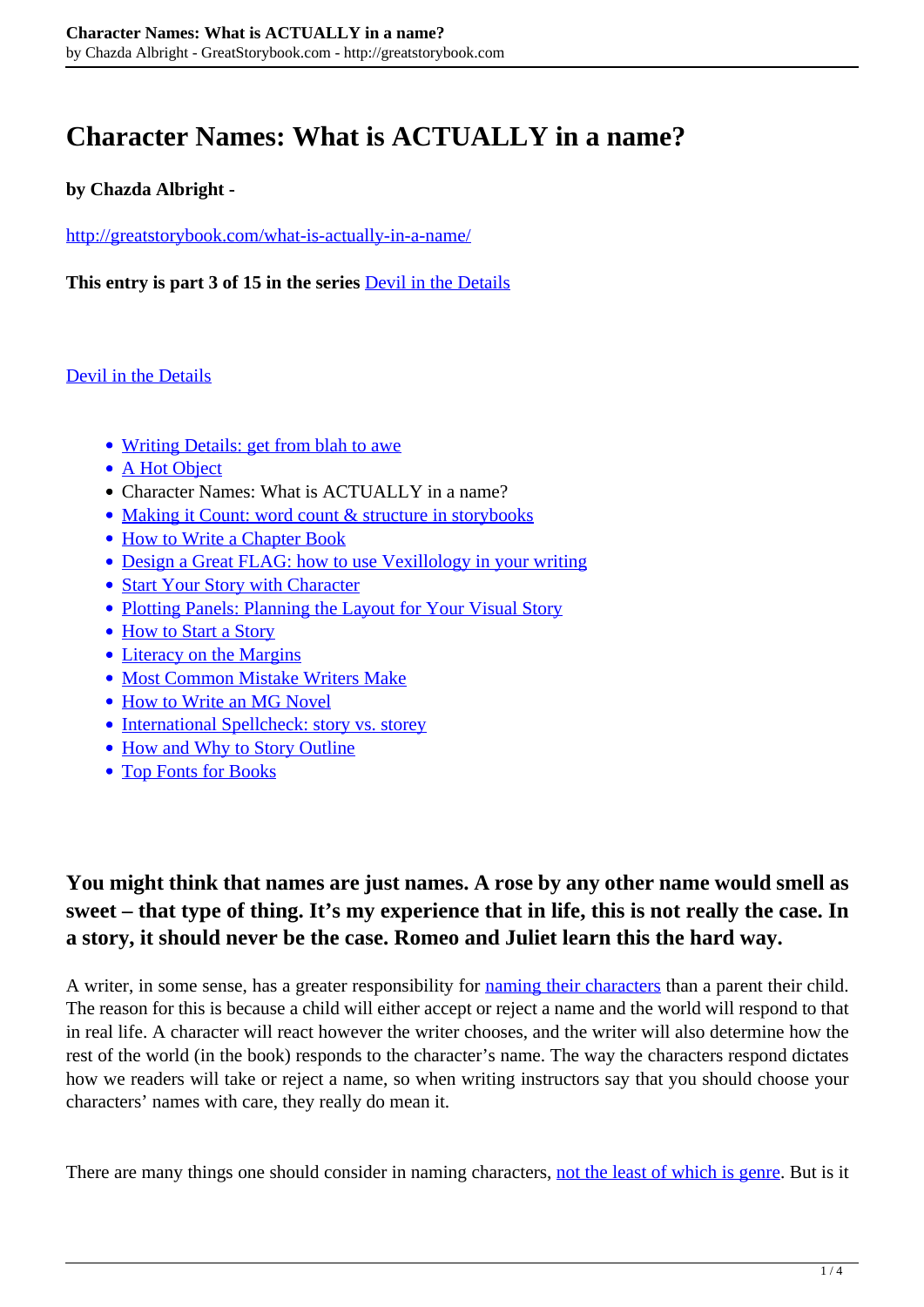possible to choose a name for your character so that it might actually cause tension – perhaps even another dimension to story plot – just because of their name?

#### **The short answer: YES, absolutely.**

## **Personal History & Relativity**

My last name is Albright, a name that several generations ago my ancestors from Germany altered from Albrecht. Albrecht is a name that is sort of peculiar because no one seems to know exactly where it hails (some report Germany, others Austria), or what it really means anymore. All name experts agree that the name is quite old, as old as the 7th Century. It is possible that it means something as lofty as "noble, bright and famous." There was a Duke Albrecht von Albrechtberg. I've also been told that Albrecht is the name of an occupation, one that no longer exists. As it starts with "alb" I imagine it might have something to do with color removal or whitening of some sort (as in albino). Something we no longer need to do.

The eraser. The bleacher of – something. Could be. Duke von Deletion even sounds like a name, perfect for a character in a book. (I cannot be the only one who likes to play with names like this! Can I?)

## **Mixed Pronunciations, Cultures**

A friend of mine is a native German and her name is Stein. However, it isn't the German version, it's the American version – because she married an American. Now she is living in Germany, but with an American variant of a German name. She is Ms. Stein, not Ms. Shtine – if an English-speaker were to write it phonetically.

Our world is getting smaller, but it's still big enough for name quirkiness. It's no longer so strange a thing to meet a Jennifer Chang or a Leonardo Smythe, and it isn't so unusual to find these names no matter where in the world you might be. People travel a lot now, and not just for holiday. What happens to names is a mix of history and context.

### **Names to Genres**

A road trip type of story or a fish-out-of-water story (often overlapping genres) comes from experiential and cultural difference. It's worth thinking about this kind of thing in terms of developing story through character. This is how we can build a sense of depth. How does the meaning of a name change when you take it across a border?

How we name our characters can underscore cultural differences and cultural connections. I will always think of myself as an American living abroad, and yet my heritage is such that one could say that I am reconnecting with my family roots (or at least some of them – as I am a typical American mutt).

Because many [publishing houses](http://greatstorybook.com/7-types-of-publisher-rejection-and-how-to-deal-with-them/) specialize in specific cultures or regions, it's pragmatic to consider (for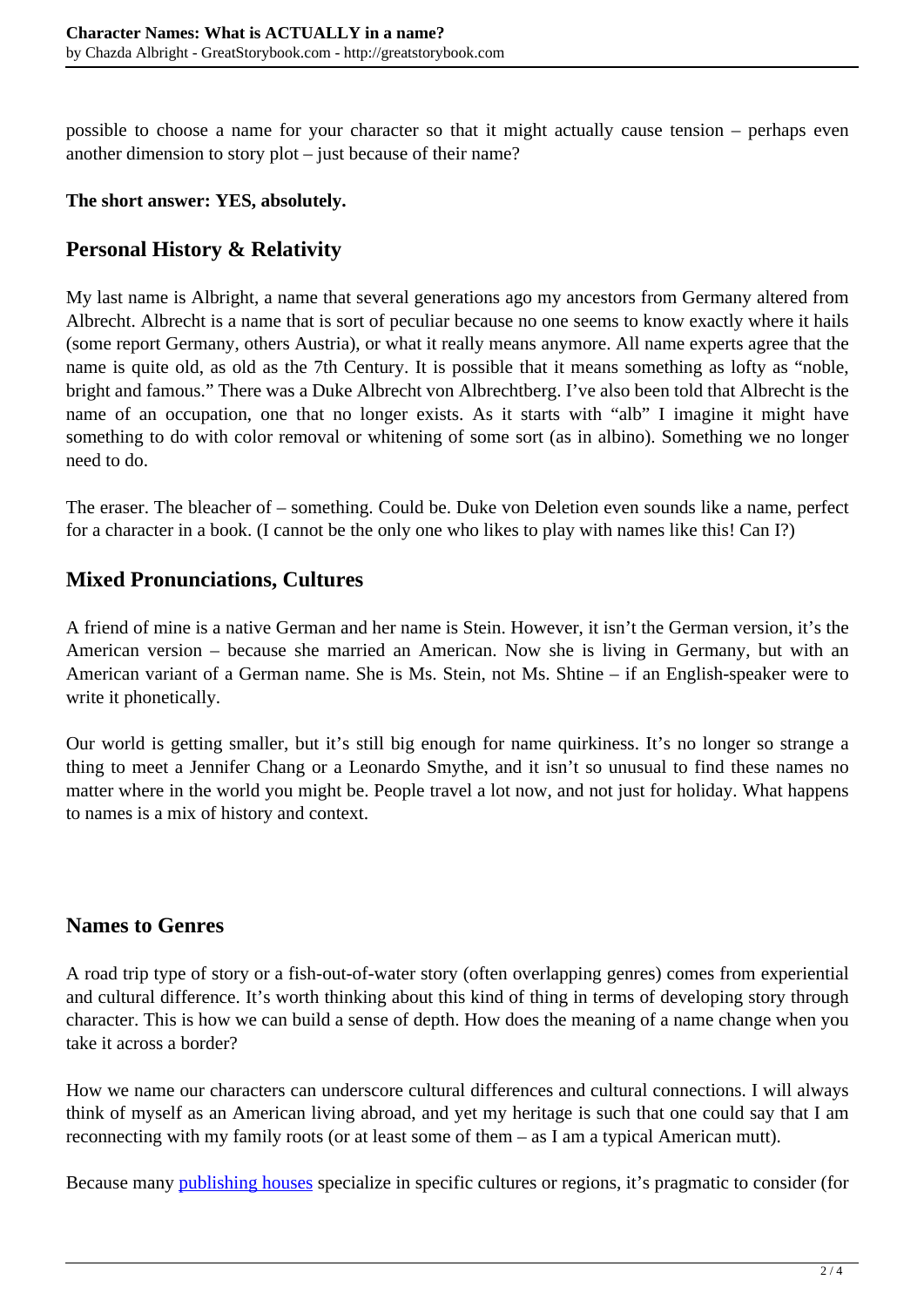example) how an Inuit might feel in a place like Texas, or how they might feel in Italy. How would the experience be different and how similar?

## **Real Case Scenario: Wanker vs. Piscek (and other toilet humor)**

Acquaintances of mine (actual real and living), Ms. Wanker and Mr. Piscek, are a couple. They had traveled around before, and discovered that Piscek (sounds like piss-check) is a funny name. So when deciding to visit London, they decided to book their hotel and travel tickets under Wanker (sounds like Vahnk-air). You can probably guess what happened when they hit England. "Papers please?" became the precursor to hilarious guffaws and tears of mad joy. [Wanker](http://www.urbandictionary.com/define.php?term=wanker) is considerably worse than Piscek, especially in England, but neither of them knew that at the time. In such a situation, you can do your best to explain how your name should actually be pronounced, but good luck with that. People are people.

## **Consider these NINE name-oriented questions that can fuel story problems:**

- 1. What if a character travels to a highly superstitious region and their name is somehow unlucky?
- 2. How do people respond to the name?
- 3. Does it sound strange to other people? In what way?
- 4. Can people pronounce the name at all?
- 5. Does the name sound like another word in the other language? Is this a good or bad thing?
- 6. What if a character is very serious or needs to be taken seriously but their name is hilarious?
- 7. What if a character's name originates from the country they're visiting but it has changed to better fit a different language and culture? (As is the case for my friend Ms. Stein.)
- 8. What if your character has a name that matches that of a person who is famous in another country? An old friend of mine from Africa carries the name [Jonathan Frakes](http://www.imdb.com/name/nm0000408/). You can well imagine how Trekkers in America react to hearing that!
- 9. What if the character's parents intentionally named their child (or children) after a figure of history? In many cases, the hero of one culture is the enemy of another.

## **Names and Other Words**

Think about your own experiences abroad, or perhaps those social interactions around the neighborhood. I imagine you can think of several situations where a name became something much more than just a name – for one reason or another.

Words are so important. As writers, we recognize this. Names are perhaps the most important words we can choose to denote and define a given character because if you are clever, it can become so much more than a simple Sue. You need only remember ["A Boy Named Sue" from Johnny Cash.](http://www.youtube.com/watch?v=-1BJfDvSITY&feature=kp) Context is everything.

```
 [leadplayer_vid id="532BF54066520?]
```
#### **This entry is part of the series**